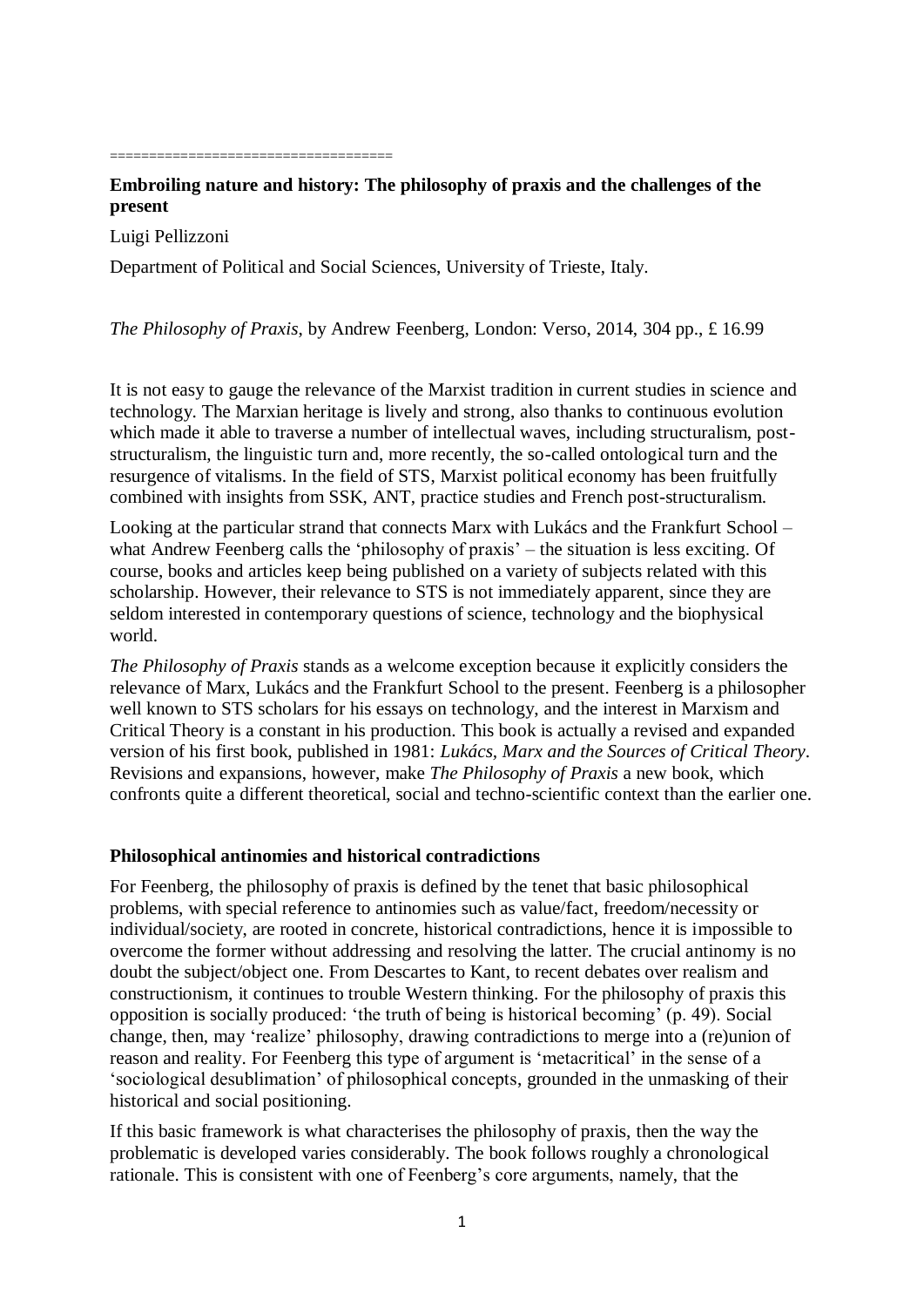theoretical work of Marx, Lukács, Adorno, Horkheimer and Marcuse is affected by the historical conditions in which they found themselves. Conditions that changed dramatically along the way, with special reference to the expanding power and pervasiveness of science and technology, and the growing disillusion with revolutionary ideals. However, the chapters focus on issues which are continuously re-elaborated throughout the book. This makes reading a fascinating journey but also demands concentration and requires some movement back and forth.

The first two chapters lay down the distinctive features of the philosophy of praxis and the political implications drawn from a redefinition of reason in terms of embodied practices. Marx and Lukács' key move appears to be, on the one side, the transfer of the formal attributes of reason to need and the transformation of the philosophical subject into a natural being that 'encounters its object, nature, in a natural way' (p. 36); on the other, the connection established between reason and revolution, in the sense that 'revolution can be rationally justified and the practice of a rational life includes revolutionary political action' (p. 21). The third chapter deals with the crucial question of nature. Marx's outlook pivots on the idea that labour represents the unifying element of man and nature. Among the other consequences, this position leads Marx to criticize natural sciences for their idealistic separation of knowledge and matter. Lukács called such separation the 'contemplative' approach, in the sense of the search for and 'discovery' of fixed laws which human intervention can only obey. From such a critical standpoint Marx advocated a new science, based on the recognition of the historical embroilment of human subjectivity and material reality, and thus the fundamental unity of the natural and social sciences.

This point, according to Feenberg, distinguishes Marx from Lukács and the Frankfurt School. Marx believed it possible to replace bourgeois science with another form of knowledge. The others accept the natural sciences, while regarding them as socially embedded, hence suitable to being disengaged from the reifying logic of capitalism. Feenberg suggests that this change in perspective is due to the increasing evidence of the effectual power of technology, which makes it plainly impossible to contest science's hold on reality. This may apply to Lukács and Marcuse (and, later, Habermas), yet I am not sure it does also to Adorno.

His idea of 'reconciliation' with the biophysical world entails an overcoming of instrumental reason, to the extent that such reason follows an abstracting logic by which the subject reduces the object to itself. Feenberg correctly remarks that Adorno is not blaming technology as such, as evidenced in a passage of *Dialect of Enlightenment* where mechanization is depicted as having non-dominative potentials, since 'the thing-like quality of the means […] makes [them] universally available' (Horkheimer and Adorno 2002: 29). However, if, as Feenberg also stresses, Adorno's aim is 'to show how technology has been adapted in *its very structure* to an oppressive system' (p. 164, emphasis original), this situation seems to require something more than, or different to, a mere 'redirecting' of technology. As the notions of 'conceptual constellation' and 'determinate negation' indicate (see below), it requires a thorough rethinking of reason and its way to address the world.

#### **Science and the sociality of nature**

Chapters four and five are mostly focused on Lukács, and, in my reading at least, represent the core of the book – as Lukács represents a core author for Feenberg. With the concept of reification Lukács aims to show that capitalism reduces all human relations to abstract, formalized, quantitative determinations. He links the 'contemplative' orientation of science, the commodification of the world and the bourgeois project of technical control of the whole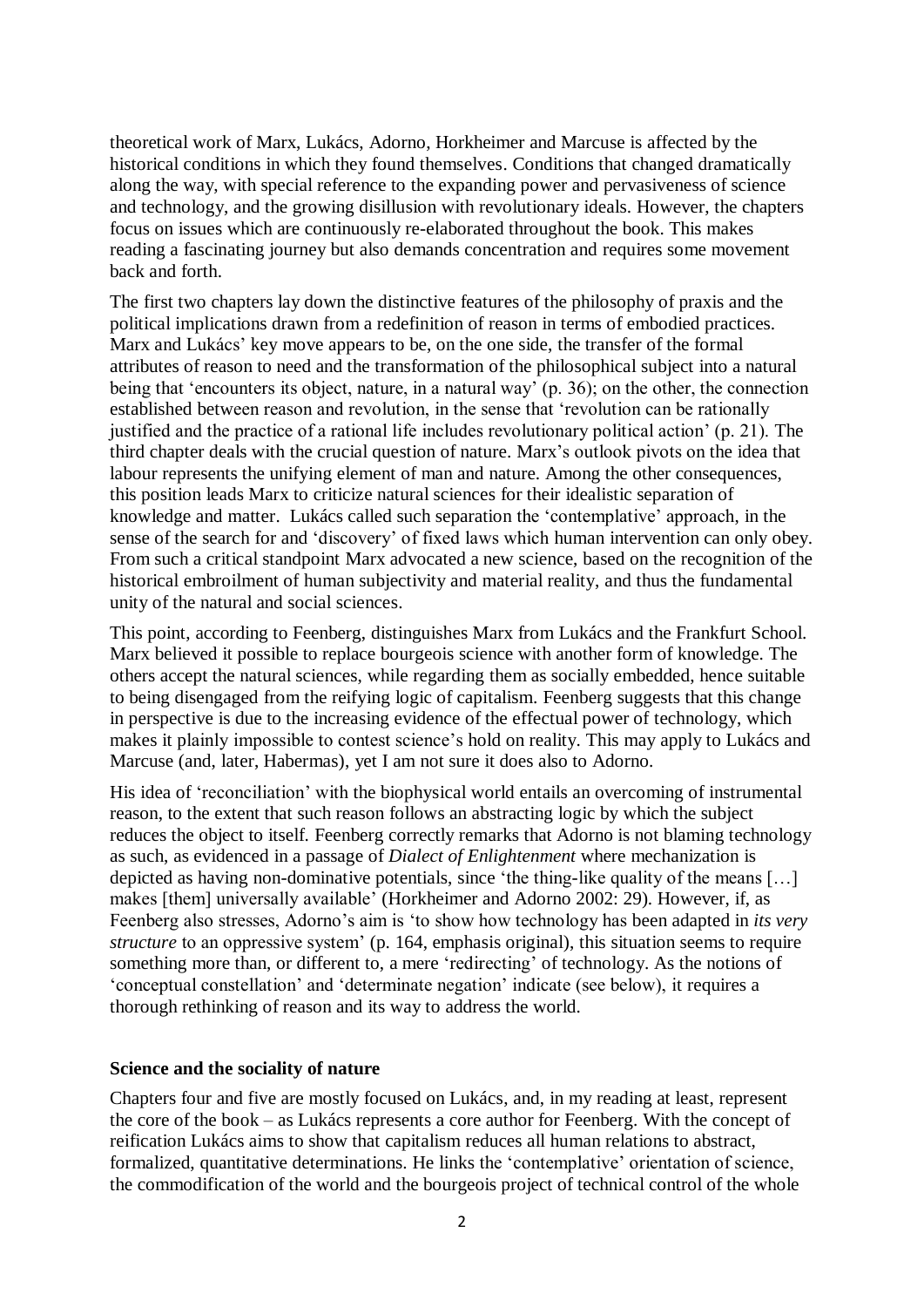reality. Only a concrete agent can overcome the form/content antinomy, in a dialectical process of mediation which finds in the proletariat the historical force where subject and object, knowledge and reality, theory and practice merge together in a transformative (rather than contemplative) relation with the world. For Lukács, Feenberg remarks, the proletariat's self-consciousness 'would have immediate repercussions on its behavior, abolishing the gap between "mind" and "matter" and creating a new type of practice different from reified technical practice' (p. 112).

Beside and beyond revolution, what interests Feenberg is the way Lukács resolves the relationship between knowing subject and materiality: between nature as produced by or premised on human labour, as an irreducible ground of sociality. Marx's ambivalence about this relationship has notoriously led to diverging approaches to the ecological crisis within contemporary Marxist political economy (e.g. John Bellamy Foster's (2000) elaboration on the notion of capitalism's 'metabolic rift' vs. Neil Smith's (2010) analysis of the social production of nature). Basically, and despite his own oscillations between realist and constructionist accounts, what Lukács holds – Feenberg tells us – is that different ways of knowing produce different realities. This lets his claim about the achievement of 'subjectobject identity' appear in a particular light.

According to Feenberg, Lukács makes neither a Promethean case for the full domination of nature, nor a constructionist case for the primacy of language and culture over matter and thingness. Rather, for him practices mediate the object; their different design and enactments affect the constitution of reality. Feenberg's account, therefore, suggests that Lukács' outlook can be regarded as a significant precursor of recent 'co-productionist' approaches in STS.

## **Enlightenment's contradictions and the New Left**

Chapter Seven and Eight are devoted to the Frankfurt School, with a focus on Adorno and Marcuse. The Frankfurt School, Feenberg notes, imparts a major shift to the philosophy of praxis. Adorno, Horkheimer and Marcuse cannot ignore Auschwitz, Stalinism and Hiroshima, the growing pace of scientific and technical advancement, the role of the cultural industry and the welfare state in producing new social arrangements. Their central theme is no longer capitalism, but Enlightenment as historically realized in a techno-scientific drive to the mastery of nature and human self-instrumentalization. Lukács' idea of the identity of subject and object is denounced as a restatement of rationalist hubris and productivist, dominative relationship with nature. Similarly, Lukács' confidence in a revolutionary subject and in revolution itself as an historical event fades away.

As we know, in *Dialectic of Enlightenment* Adorno and Horkheimer detect a tragic contradiction in human attempts to find protection from nature and the unknown through knowledge and technical control. Enlightenment promises a power over natural forces but ends up with submitting humans to artificially crafted ones that crush them ever so much more strongly. Adorno's reply to this vicious circle is 'negative dialectics'. In Feenberg's words, negative dialectics 'does not resolve the antinomies but rather identifies them as such and suspends all premature resolutions. It is the logic of immanent critique and not a constructive alternative'. The utopia of a society reconciled with nature 'is not an alternative rational plan of existence but can only be indicated negatively, as *not* this or that contemporary horror' (p. 155, emphasis original). Adorno's method of 'determinate negation' is actually not a sceptical, totalizing negation, but a negation that moves from specific contradictions, the emerging incompleteness of individual concepts. Lukács' unity of theory and practice is replaced by an account in terms of reciprocal implication and discontinuity, or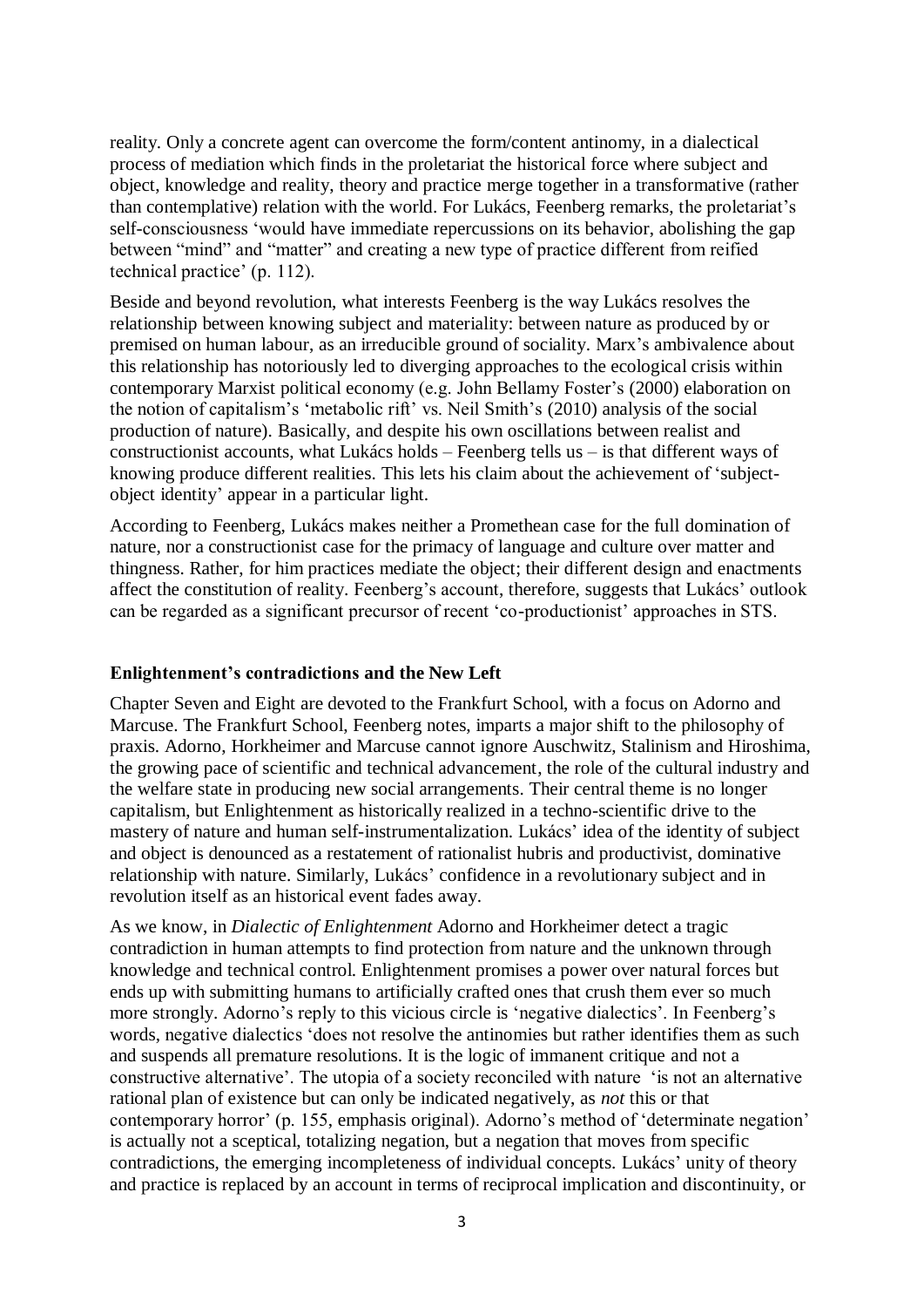non-correspondence. This entails a re-evaluation of thought as a transformative force and a precondition for political praxis (see e.g. Adorno 1998: 264). The task is not to accomplish the identity of subject and object but rather to reveal, by means of concepts set in 'constellation', what in the object always overflows the historical subject.

Feenberg joins a host of critics, from Habermas (1984) to Steven Vogel (1996), in portraying Adorno's position as ultimately sterile (if not utterly contradictory: determinate negation is conceptual work that seems to entail a non-conceptual grasp on the object), in that it does not indicate any viable path to, or historical agent of, change, and dwells on aesthetic experience as the only actual hint of a non-dominative, peaceful, reconciled relationship with the world. In Feenberg's account, then, it is Marcuse that represents the real alternative. Marcuse is 'the first philosopher of praxis to respond positively to the growth of technology' (p. 207), hence he is the only one provided with direct relevance to the present.

Marcuse shares much of Adorno's diagnosis, but also outlines a possible way out. In Marcuse nature 'appears not just negatively as the repressed, but concretely as the natural environment and in expressions of the human needs for peace, beauty, meaning, and love' (p. 155). More precisely, Feenberg remarks, Marcuse sees in the New Left and the environmental movements emerging in the 1960s not so much a new agent of revolution but the contours of new, emancipatory ways of living, capable of fostering a reform of the instrumental relationship with nature.

On the one hand, Marcuse builds on the phenomenological concept of experience, finding in new lifestyles the engine of social transformation. On the other, he seeks to disconnect scientific-technical rationality from capitalism as a system of domination. Even if, as Feenberg notes, there are ambivalences in Marcuse's thought, this means not so much imagining a new science, as conceiving a different technology, designed to fulfil human needs and, more broadly, life-affirming values. Instrumental reason is broadened to encompass an aesthetic engagement with reality.

The last chapter recapitulates the distinctive features of the philosophy of praxis, as a metacritique of idealist philosophy replacing the dualism of knowing subject and known object with concrete, historically located agents and a materiality actively responding to their interventions. A table (p. 208) offers a useful synopsis of what the four thinkers mainly discussed (Marx, Lukács, Adorno and Marcuse) share, and what distinguishes the one from the others. In this picture, Adorno 'is the odd man out because he believes the unity of theory and practice has broken down' (p. 207), while offering inspiration or confirmation to Marcuse's view about new social mobilizations as a trigger of practicable change.

#### **Feenberg's heroes**

*The Philosophy of Praxis* is no textbook for newcomers to Marxism and Critical Theory but a fascinating journey into a strand of thought that, as I said in the beginning, is hardly fashionable today. Feenberg's analysis is no doubt extremely rich and insightful. One may disagree on this or that point, yet this certainly does not detract from the value of the book. A book that is all but an anodyne description, especially as regards the two authors that, so to say, are Feenberg's heroes: Lukács and Marcuse.

In both cases Feenberg proposes an interpretation which, supported by careful reading of their texts, is also different to those of other commentators; an interpretation that seems motivated by the aim to show how these authors were ahead of their time and can be engaged in a fruitful conversation with the theoretical and political present. As for Lukács' account of the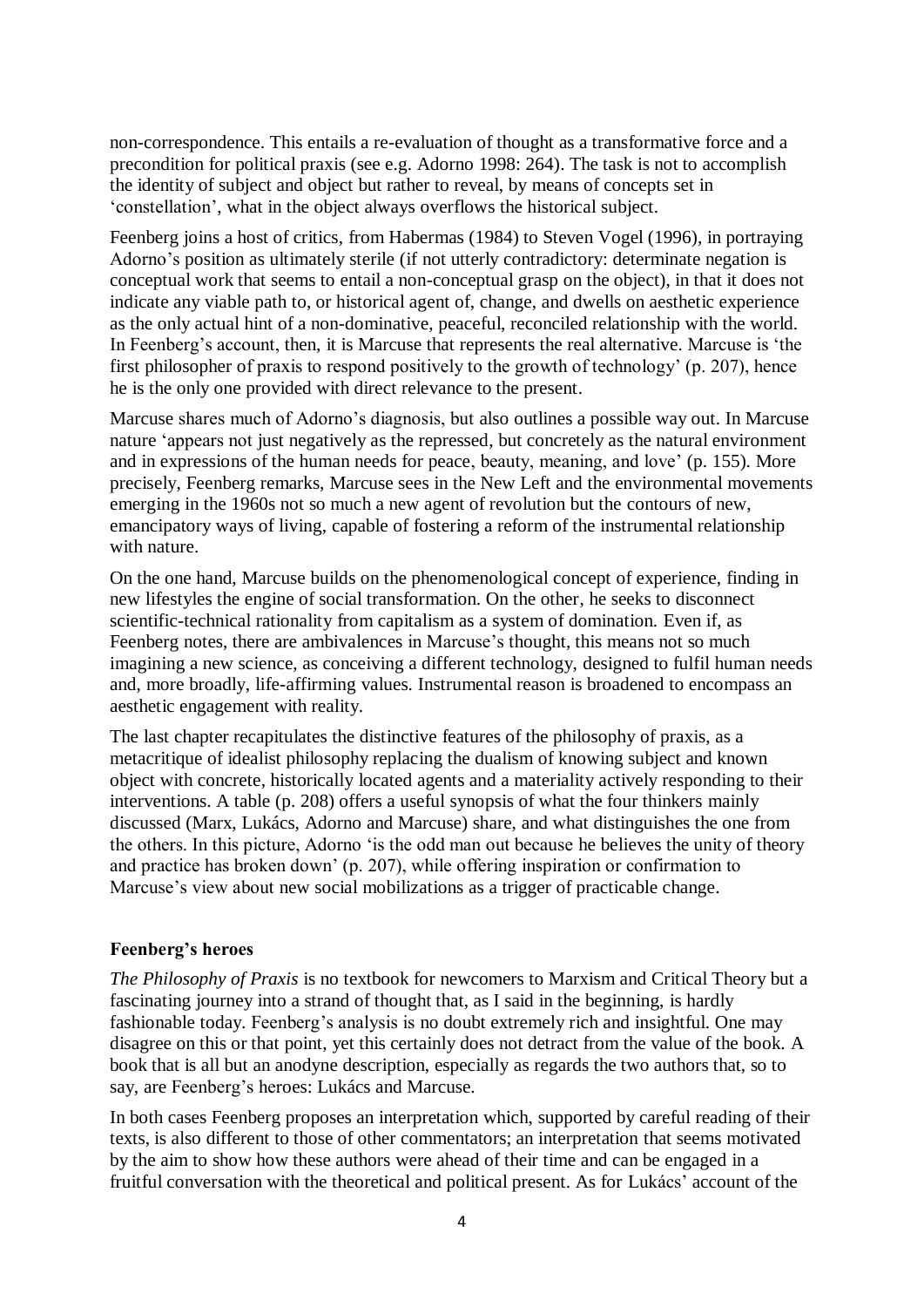unity of theory and practice and the historicity of science, Feenberg's 'co-productionist' interpretation contrasts, for example, with Vogel's account (see 1996: 26 ff.), according to which Lukács fails to draw the full consequences from his own case, resisting the idea of a completely socialized character of nature, of its emergence as entirely enmeshed in human praxis.

As for Marcuse, Feenberg stresses that, even in the absence of a clear distinction between science and technology, his case for a renewal of scientific rationality may consistently apply to technology (which allows for thoroughly different designs aimed at thoroughly different purposes) rather than to science (which is confronted with compelling evidences emerging from the biophysical world). This account, again, can be contrasted with Vogel's (1996: 105), for whom Marcuse's case is inextricably for a new technology *and* a new science, a liberated society entailing different scientific facts and, ultimately, a different nature.

Considering these divergences, one is tempted to apply to his own book Feenberg's remarks about the evolution of the philosophy of praxis in reply to changing historical conditions. Vogel's study belongs to a period in which the 'linguistic turn' and post-modern culturalism were still overriding, whereas Feenberg's book belongs to a period increasingly marked by the ontological turn (Bryant et al. 2011, Dolphijn and van den Tuin 2012) or new materialisms (Coole and Frost 2010), that is, by a resurgent outlook on matter as an active, if not utterly dominant, player in human affairs, against the alleged predominance of culture. As a result, the frame of co-production replaces the frame of construction as an interpretive thread. One may object that, for example, Feenberg's reading of Lukács was basically already there in the original version of the book; yet revisions and extensions (see e.g. section 'Lukács' "constructivism": objections and replies', p. 146 ff.) strengthen the co-productionist interpretation of this author (and of the philosophy of praxis as a whole) considerably.

#### **Open questions**

I said that a major value of Feenberg's book is its concern for the relevance of the philosophy of praxis to the present. Some questions emerge in this respect. The first is about the separation of science and technology: in Feenberg's argument this case fulfils the purpose of 'saving' the ambivalences of Lukács and Marcuse about the social vs. external character of nature, neutralizing them by assigning technology to the plastic sphere of sociality and science to the sphere of humans' encounter with the irreducible ground of their own subsistence. Feenberg acknowledges that this separation may seem outdated, when confronted with the growing use of the concept of technoscience, but objects that 'it would be a mistake to confound science and technology', since their embroilment occurs in 'domains [that] are still fairly marginal to the central productive activities of modern societies' (p. 197, fn. 61). He goes on claiming that 'the concept of domination does seem inappropriate when applied to natural sciences such as physics, chemistry and geology rather than their contingent social uses. […] The most profound link between capitalism and natural science is its construction of nature as an object. At this level science is relatively neutral with respect to the ideologies and values circulating in modern society. […] The link between capitalism and natural science is *fundamentally* methodological' (p. 198, emphasis original).

These seem to me questionable claims, for three reasons. First, talking of technoscience does not mean confounding science and technology, but focusing on their reciprocal implication. Second, in physics, chemistry, biology, nanosciences, ICTs and other fields the distinction between science and technology is increasingly losing analytical meaning – the transversal issue of big data is an obvious case in point. Third, the ontological separation of science and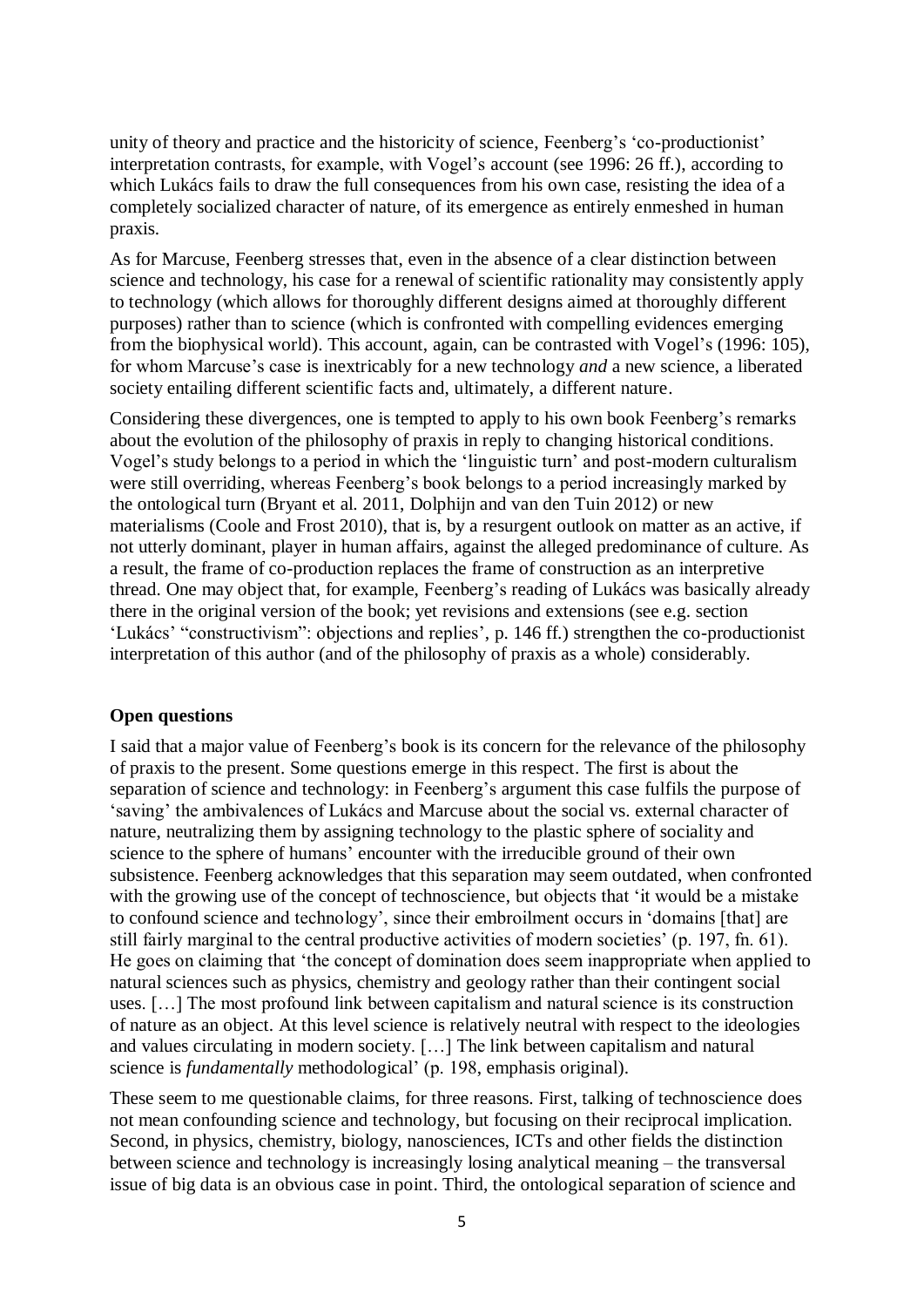technology and the purported social neutrality of science seem to betray what the whole philosophy of praxis is about: namely, the embodied character of the knowing subject, or the embroilment of human cognition with its own underpinnings and targets. Separation and neutrality are at odds as well with plenty of STS work, which shows that there are many ways to 'construct nature as an object', and these ways are enmeshed with social assumptions and biases which the scientific method can hardly sidestep. As for example Woodhouse and Sarewitz (2007) argue, inequity is not only the result of distributive patterns of innovation, but can be inbuilt in the very programmes of research, as the so-called  $10-90$  problem' testifies<sup>1</sup>.

A second question concerns the possibility to use the concepts of praxis and practice as synonyms, as Feenberg does throughout the book – hence, indirectly, the extent to which the philosophy of praxis can be straightforwardly connected with STS, where the notion of practice, but certainly not of praxis, plays a major role. This is not the place to elaborate on this issue. Yet, one has to at least remark that the notion of praxis focuses on human action, in contrast to mere thinking, whereas the notion of practice (especially, but not exclusively, in the STS field) hints at the intertwinement of human and nonhuman agencies. So, any equivalence established between the two concepts should be adequately motivated<sup>2</sup>.

A third question concerns the New Left and the environmental movements, as a viable alternative to capitalism's social and ecological unsustainability and the failure of revolutionary promises. Marcuse's view, according to Feenberg, remains valid today; perhaps even more than earlier, if one considers the growing public sensitivity to environmental, health and quality of life issues, the expansion of technological opportunities and the increasing remoteness of the idea of revolution. Marcuse did not embrace the case for the New Left and new social movements without caution; a caution which Feenberg subscribes to as well. However, he stresses that this is the only eventual possibility, if one is not to surrender to Adorno's radical pessimism. Against this Feenberg holds that 'Marcuse recognized what we now accept as a commonplace, namely, that despite its flaws the New Left redefined the possibilities and goals of the opposition to advanced capitalism' (p. 173).

The 'we' of this acceptance is however hardly self-evident, and what exactly can be regarded today as the New Left is problematic. Does Feenberg mean the current antagonist movements? If so, then an analogy with the movements of Marcuse's time is rather debatable, if anything because capitalism and social stratification have dramatically changed in the meantime. Does he mean the governmental New Left, which since the 1990s has played a major role in supporting neoliberal reforms and related accumulative and exploitative drives? Does he mean social movements such as those making a case for a radical downshifting of economy (hardly a reformist programme)? Does he mean those environmental organizations that have long been integrated in an institutional set up which is hardly promoting any significant 'green' reform?

A fourth questions concerns Adorno. Feenberg rightly observes that Adorno holds a particular position in the philosophy of praxis, in that he denounces the idea of the identity of subject and object and the aspiration to the unity of theory and practice as reproducing identitythinking, with its dominative hubris. And, like many others, Feenberg condemns determinate

1

 $1$  The expression, as is well-known, refers to the fact that only 10% of health research worldwide is directed towards problems accounting for over 90% of the global burden of disease. In other words, the bulk of research is targeted to the health problems of affluent populations, instead of the more urgent ones of the poorest people in poor nations.

 $2 \text{ On}$  the distinction between praxis and practice see e.g. Reckwitz (2002).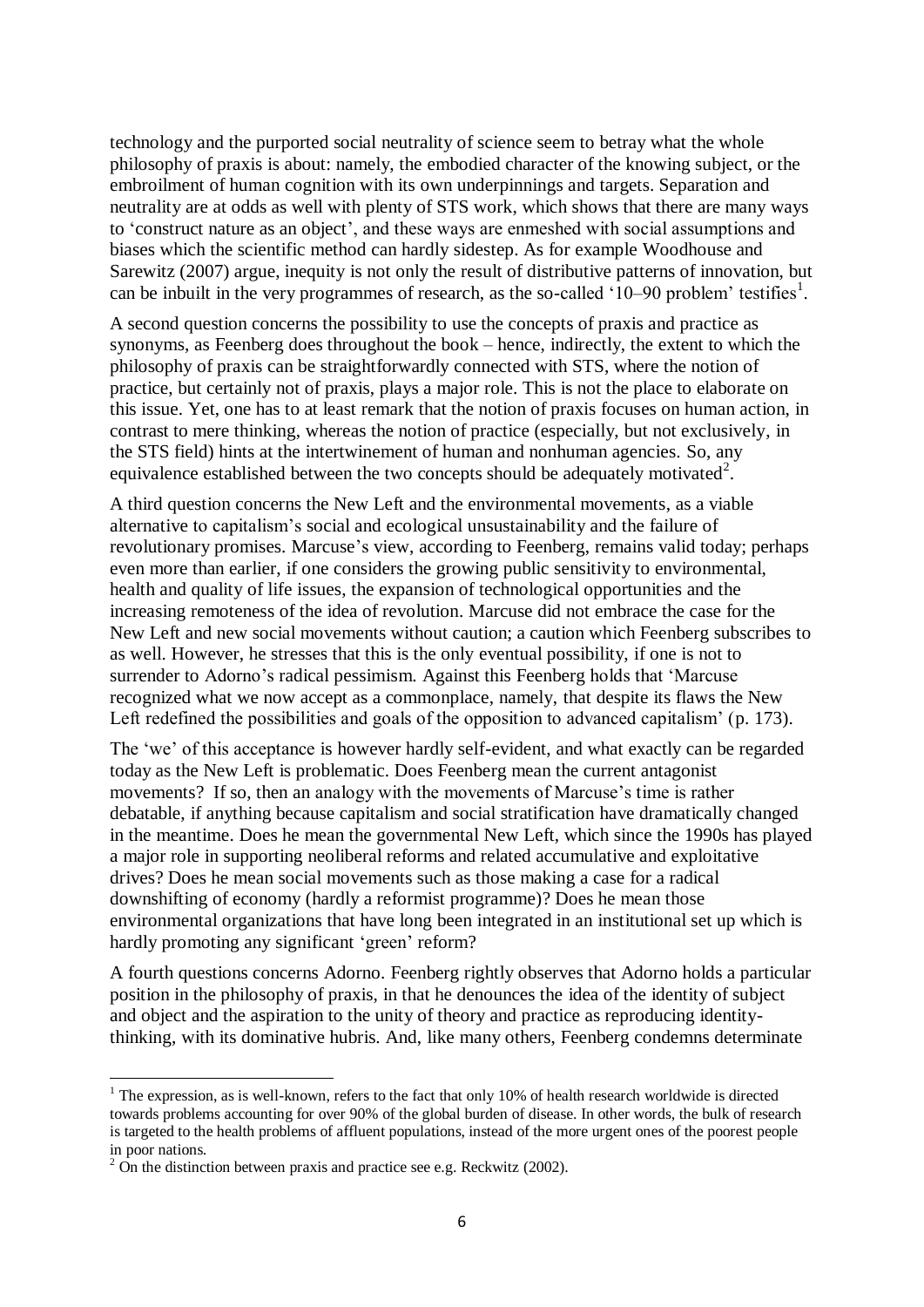negation as a self-defeating strategy. However, are we sure of the emancipatory implications of affirmativeness in the present historical condition? Admittedly, this is what new materialisms and vitalisms argue. Yet, if one considers that governmental processes are becoming increasingly indirect, building on the responsibilization and valorization of the individual self, as a 'capital' whose potentialities are to be fulfilled and constantly expanded (see e.g. Rose 2007, Feher 2009), then one becomes less sure that affirmativeness (however conceived) can offer adequate shelter against capture by what Foucault called the power/knowledge *dispositifs* of neoliberal governmentality.

Whatever the aims of farmers and consumers, for example, organic food is today mainly a highly profitable niche, hardly triggering any 'reform' (to say nothing of 'revolution') in the capitalist organization of agriculture and the market. And, in spite of many theoretical elucubrations, is anybody really able to trace a clear-cut distinction – at the level of praxis – between hubristic cases for human enhancement such as those made in the 'converging technology' agenda (Roco and Bainbridge 2002), and those for emancipatory post-human transitions one finds in much current philosophical and STS literature? In the light of these considerations Adorno might turn out the real, neglected hero among the philosophers of praxis; at least the most far-sighted, as far as the problematics and struggles of the present are concerned.

## **Conclusion**

According to Feenberg, the philosophy of praxis is relevant today essentially as a critical theory of technology. If labour and class are no longer theoretically (likewise empirically?) central, he says, the philosophy of praxis broadens the focus of much Marxist theory – from economy to the whole range of reifications, including administration and consumption; moreover, its account of nature and natural sciences fits nicely with today's STS. Additionally, one can argue that, if much STS work is focused on case studies, this account may help to pay more attention to the broader socio-material frameworks impinging upon specific issues and settings.

Many STS scholars will find in Feenberg's book an opportunity to expand their outlook beyond the theoretical references to which they are more accustomed. Indeed, amongst the questions raised by Marx, Lukács, Adorno, Horkheimer and Marcuse none have lost relevance; they have become more dramatic. The crucial one arguably remains whether a different, non-dominative, science and technology is possible, and how this difference is to be conceived, developed and gauged. This question often eludes Marxist scholarship, focused more on matters of uneven access than on matters of aims and programmes. Equally, STS seems often overwhelmed by the need to catch up with ever-accelerating technoscientific change, while neglecting issues of purpose, power and justice. In this sense, the philosophy of praxis offers a rich terrain for cross-fertilizations between contemporary Marxism and STS.

#### **References**

- Adorno, T.W. 1998. Marginalia to theory and praxis, in *Critical Models: Interventions and Catchwords*. New York: Columbia University Press, 259-278.
- Bryant, L., Srnicek, N. and Harman, G. 2011. (Eds.) *The Speculative Turn. Continental Materialism and Realism*. Melbourne: re-press.
- Coole, D. and Frost, S. 2010. (Eds.) *New Materialisms*, Durham, NC: Duke University Press.